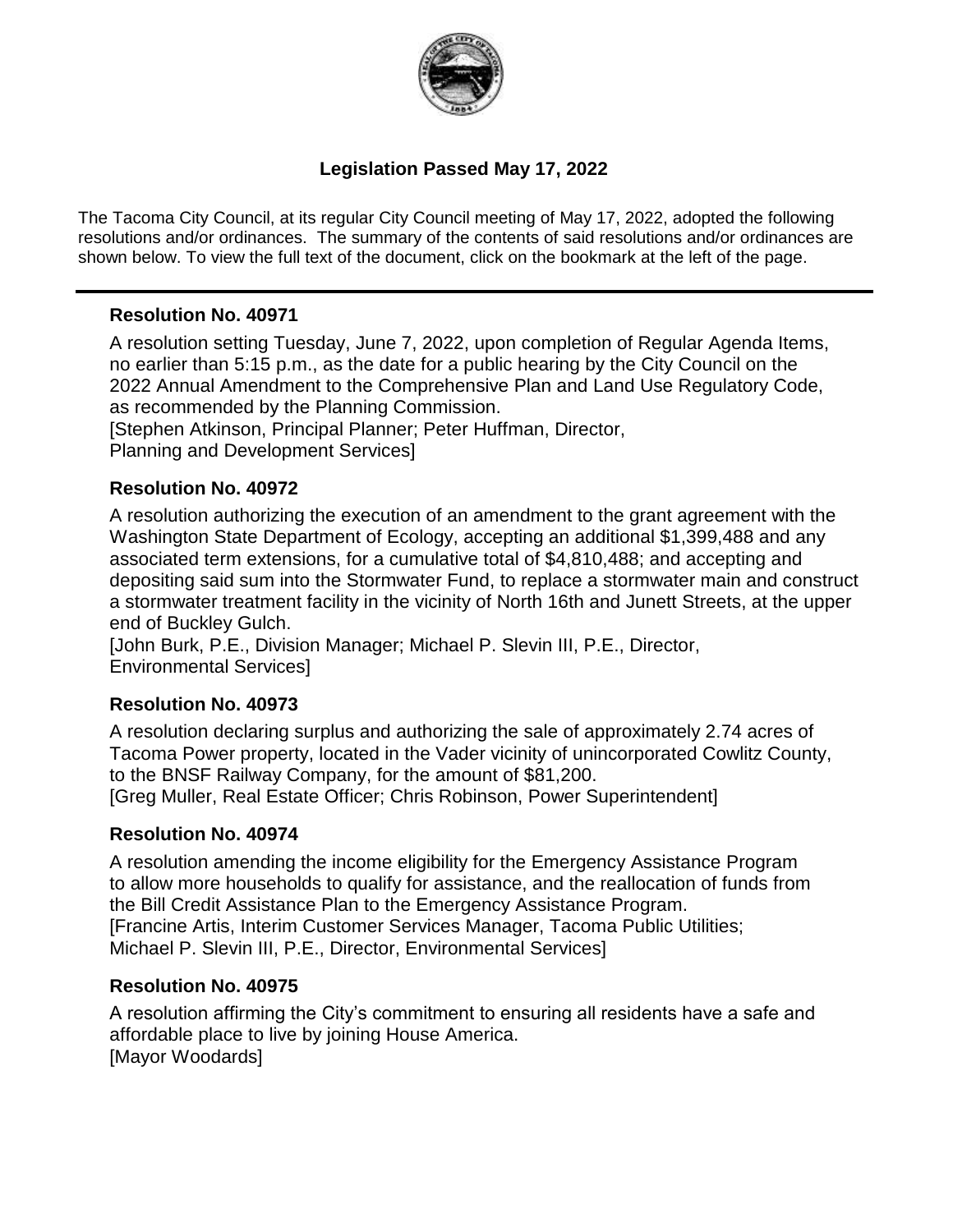

## **RESOLUTION NO. 40971**

-1- Res22-0527.doc-SV/ak 1 2 3 4 5 6 7 8 9 10 11 12 13 14 15 16 17 18 19 20 21 22 23 24 25 26 A RESOLUTION setting Tuesday, June 7, 2022, upon completion of Regular Agenda Items, no earlier than 5:15 p.m., as the date for a public hearing by the City Council on the 2022 Annual Amendment to the Comprehensive Plan and Land Use Regulatory Code, as recommended by the Planning Commission. WHEREAS, each year, the City Council considers revisions to the Comprehensive Plan ("Plan") and development regulations contained in the Land Use Regulatory Code ("Code"), pursuant to the Growth Management Act ("Act"), and WHEREAS the Planning Commission is scheduled to forward its recommendations on the 2022 Amendment to the Plan ("Amendment") in May 2022, and completing the Amendment process by the end of June would allow the City the flexibility to consider 2023 Amendments next year, while complying with the requirement of the Act, and WHEREAS the Amendment includes four applications: (1) NewCold Land Use Designation Change; (2) South Sound Christian Schools Land Use Designation Changes; (3) Work Plan for South Tacoma Groundwater Protection District Code Amendments; and (4) Minor Plan and Code Amendments, and WHEREAS, pursuant to TMC 13.02, the City Council is required to conduct a public hearing before enacting any amendments to the Land Use Regulatory Code; Now, Therefore,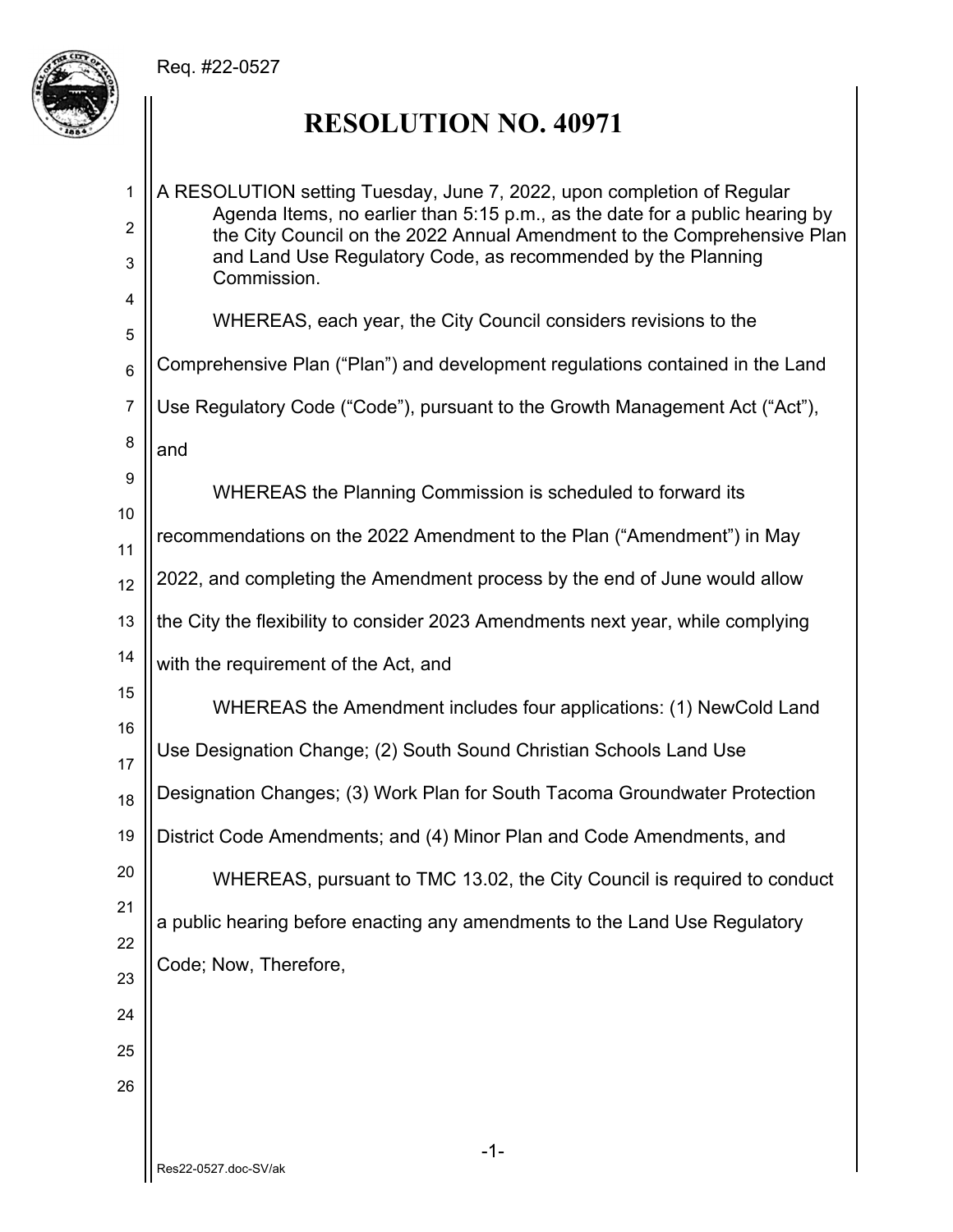

| 1                | BE IT RESOLVED BY THE COUNCIL OF THE CITY OF TACOMA:                               |  |
|------------------|------------------------------------------------------------------------------------|--|
| $\boldsymbol{2}$ | Section 1. That Tuesday, June 7, 2022, upon completion of Regular                  |  |
| 3                | Agenda Items, no earlier than 5:15 p.m., is hereby fixed as the time, and the City |  |
| 4                | Council Chambers on the First Floor of the Tacoma Municipal Building,              |  |
| 5<br>$\,6$       | 747 Market Street, Tacoma, Washington, or alternatively, a call in option will be  |  |
| $\boldsymbol{7}$ |                                                                                    |  |
| $\bf 8$          | provided, as the place when and where a public hearing shall be held on the        |  |
| $\boldsymbol{9}$ | Comprehensive Plan and the Land Use Regulatory Code for 2022 as                    |  |
| 10               | recommended by the Planning Commission.                                            |  |
| 11               | Section 2. That the City Clerk shall give proper notice of the time and place      |  |
| 12               | of said hearing.                                                                   |  |
| 13               | Adopted _______                                                                    |  |
| 14               |                                                                                    |  |
| 15<br>16         | Mayor                                                                              |  |
| 17               | Attest:                                                                            |  |
| 18               |                                                                                    |  |
| 19               | <b>City Clerk</b>                                                                  |  |
| 20               | Approved as to form:                                                               |  |
| 21               |                                                                                    |  |
| 22               | Deputy City Attorney                                                               |  |
| 23               |                                                                                    |  |
| 24               |                                                                                    |  |
| 25               |                                                                                    |  |
| 26               |                                                                                    |  |
|                  | $-2-$                                                                              |  |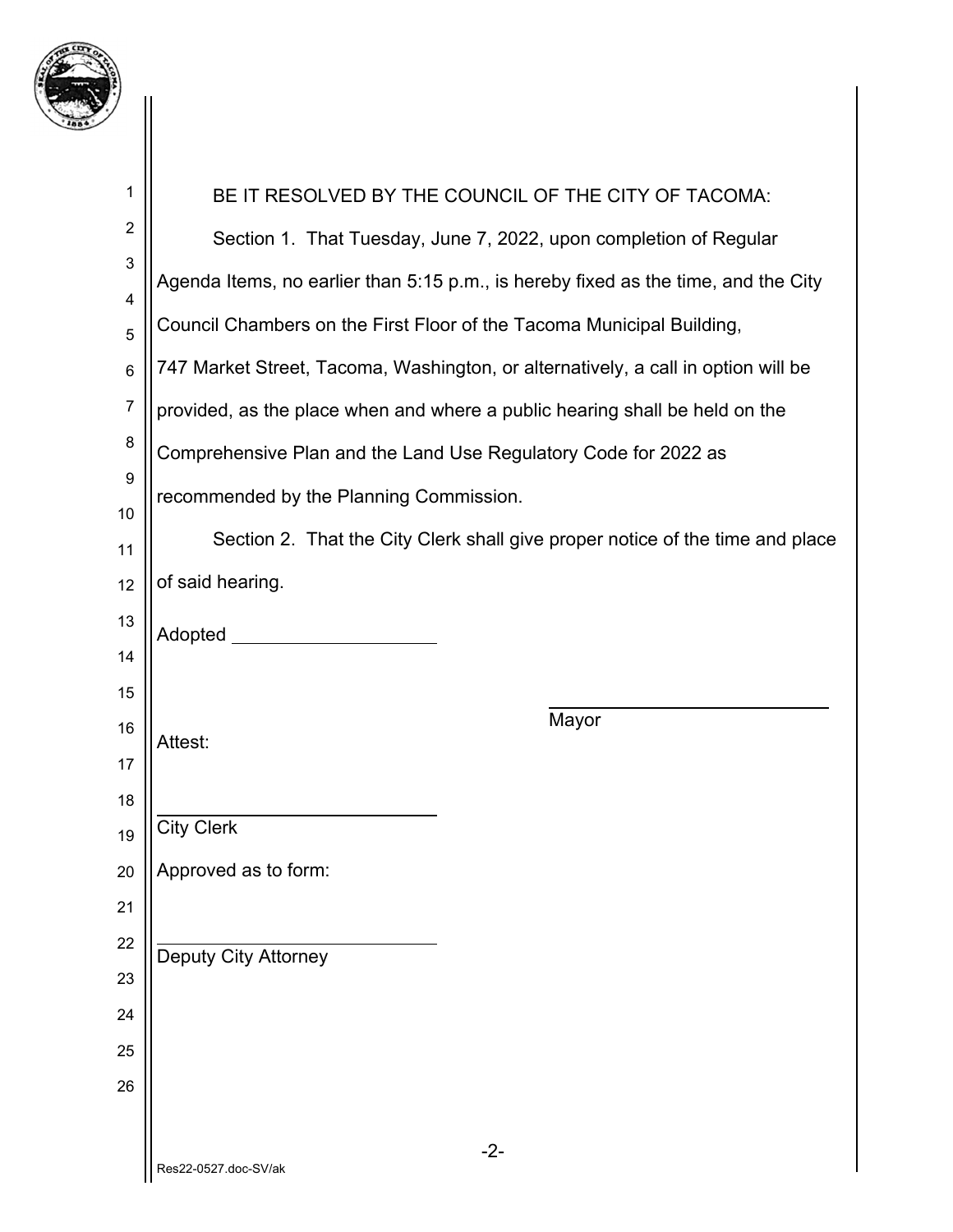

## **RESOLUTION NO. 40972**

| 1                   | A RESOLUTION relating to stormwater; authorizing the execution of an amendment                                                                         |
|---------------------|--------------------------------------------------------------------------------------------------------------------------------------------------------|
| $\overline{2}$      | to Grant Agreement WQC-2019-TacoES-00130 with the Washington State<br>Department of Ecology, to authorize the acceptance of an additional              |
| 3                   | \$1,399,488 and any associated term extensions, for a cumulative total of<br>\$4,810,488; and accepting the amount of \$1,399,488 for deposit into the |
| 4                   | ES Stormwater Fund, for the purpose of replacing a stormwater main and                                                                                 |
| 5                   | the construction of a stormwater treatment facility in the vicinity of North 16th<br>and Junett Streets, at the upper end of the Buckley Gulch.        |
| 6<br>$\overline{7}$ | WHEREAS, on April 2, 2019, the City Council adopted Resolution                                                                                         |
| 8                   | No. 40278, authorizing the execution of Grant Agreement WQC-2019-TacoES-                                                                               |
| $\boldsymbol{9}$    | 00130 ("Grant Agreement") and any associated term extensions with the                                                                                  |
| 10                  | Washington State Department of Ecology ("DOE"), for the purpose of replacing a                                                                         |
| 11                  | stormwater main and the construction of a stormwater treatment facility in the                                                                         |
| 12<br>13            | vicinity of North 16th and Junett Streets, at the upper end of the Buckley Gulch, and                                                                  |
| 14                  | WHEREAS the Grant Agreement provided \$3,411,000 in DOE funding                                                                                        |
| 15                  | based on a pre-design estimate of \$4,548,000, and                                                                                                     |
| 16                  | WHEREAS, after subsequent design, a pre-bid estimate of \$6,641,320.41                                                                                 |
| 17                  | was developed and the project was advertised, and                                                                                                      |
| 18<br>19            | WHEREAS the awarded bid was \$8,135,684.00, which is \$1,494,363.59,                                                                                   |
| 20                  | or 22.5 percent higher than the pre-bid estimate, and                                                                                                  |
| 21                  | WHEREAS, based on the price escalation of the project, the Environmental                                                                               |
| 22                  | Services Department petitioned the DOE for additional grant funding to help offset                                                                     |
| 23                  | the additional cost, and the DOE graciously agreed to increase its contribution by                                                                     |
| 24                  | \$1,399,488, for a cumulative total of \$4,810,488 in grant funding for this project,                                                                  |
| 25<br>26            | and                                                                                                                                                    |
|                     |                                                                                                                                                        |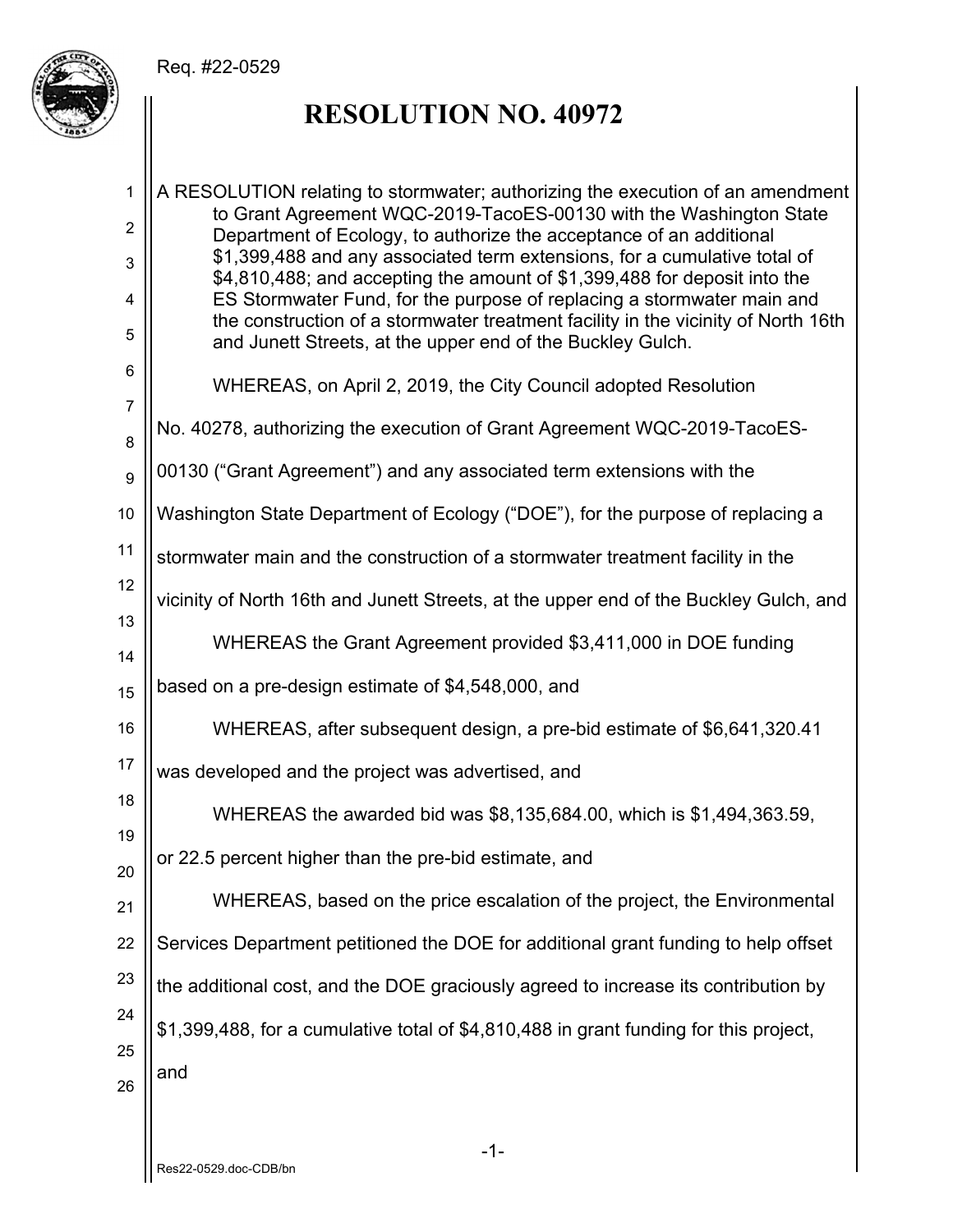

2

3

 WHEREAS, under the grant process guidelines, the City Council must approve acceptance of additional grant funding in the amount of \$1,399,488; Now, Therefore,

4 5 6 7 8 9 10 11 BE IT RESOLVED BY THE COUNCIL OF THE CITY OF TACOMA: Section 1. That the proper officers of the City are hereby authorized to accept additional grant funding from the Washington State Department of Ecology in the amount of \$1,399,488, for a cumulative total of \$4,810,488, for deposit into the ES Stormwater Fund, for the purpose of replacing a stormwater main and construction of a stormwater treatment facility in the vicinity of North 16th and Junett Streets, at the upper end of the Buckley Gulch.

12 13 14 15 16 17 18 19 Section 2. That the proper officers of the City are hereby authorized to execute an amendment to Grant Agreement WQC-2019-TacoES-00130 and any associated term extensions with the Washington State Department of Ecology for the administration of the funding accepted pursuant to Section 1, said document to be substantially in the form of the proposed amendment on file in the office of the City Clerk.

Adopted

21 22 Attest:

 $\overline{a}$ 

 $\overline{a}$ 

City Clerk

20

23

24

25

26

Mayor

Chief Deputy City Attorney

Approved as to form:

Res22-0529.doc-CDB/bn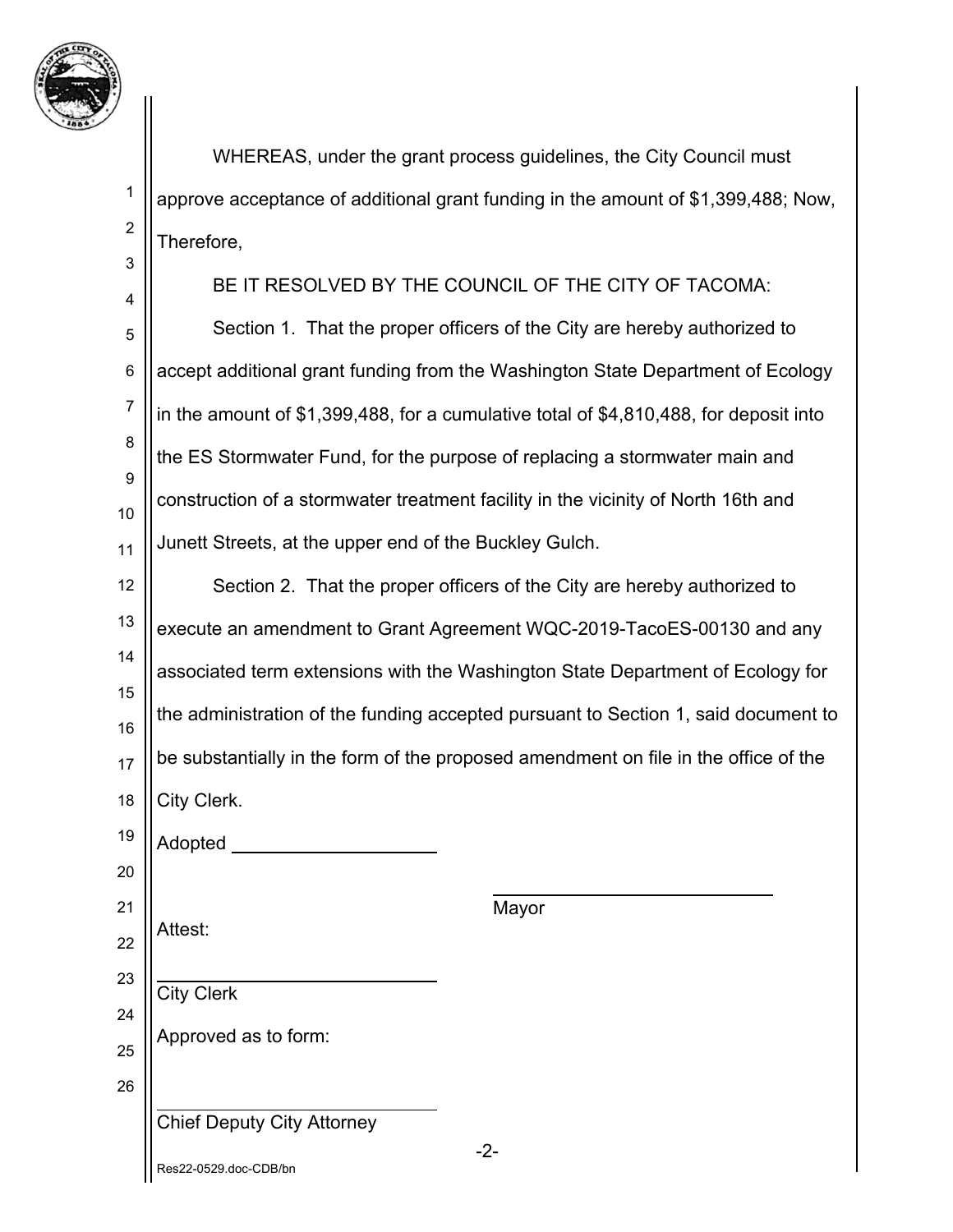

## **RESOLUTION NO. 40973**

- 1 - 1 2 3 4 5 6 7 8 9 10 11 12 13 14 15 16 17 18 19 20 21 22 23 24 25 26 A RESOLUTION relating to surplus property; declaring certain real property owned by the Department of Public Utilities, Light Division (d.b.a. "Tacoma Power"), consisting of approximately 2.74 acres of unimproved property, located in the Vader vicinity of unincorporated Cowlitz County, Washington, surplus to the needs of the City; and authorizing the negotiated sale and conveyance of said property to BNSF Railway Company for the amount of \$81,200. WHEREAS the City of Tacoma, Department of Public Utilities, Light Division (d.b.a. "Tacoma Power"), owns approximately 2.74 acres of unimproved property ("Property") located in a rural location in unincorporated Cowlitz County, Washington, near the town of Vader, identified under Cowlitz County Assessor Tax Parcel No. WK1601006, and WHEREAS the Property was originally acquired by Tacoma Power in 2013 for the amount of \$11,362, utilizing Fish Habitat Funds targeted for fish habitat protection, restoration, and enhancement consistent with the Cowlitz Hydroelectric Project obligations under Federal Energy Regulatory Commission ("FERC") License No. 2016, and WHEREAS, given its land-locked status and small size, together with its location adjacent to an operating rail line, there is limited opportunity to improve habitat functions and values on the Property, and WHEREAS Tacoma Power has determined the Property is no longer essential for continued effective utility service, and WHEREAS BNSF Railway Company, which operates the adjacent rail line and would like to acquire the Property for a bridge replacement project across the Cowlitz River, has offered to purchase the Property for \$81,200, which is deemed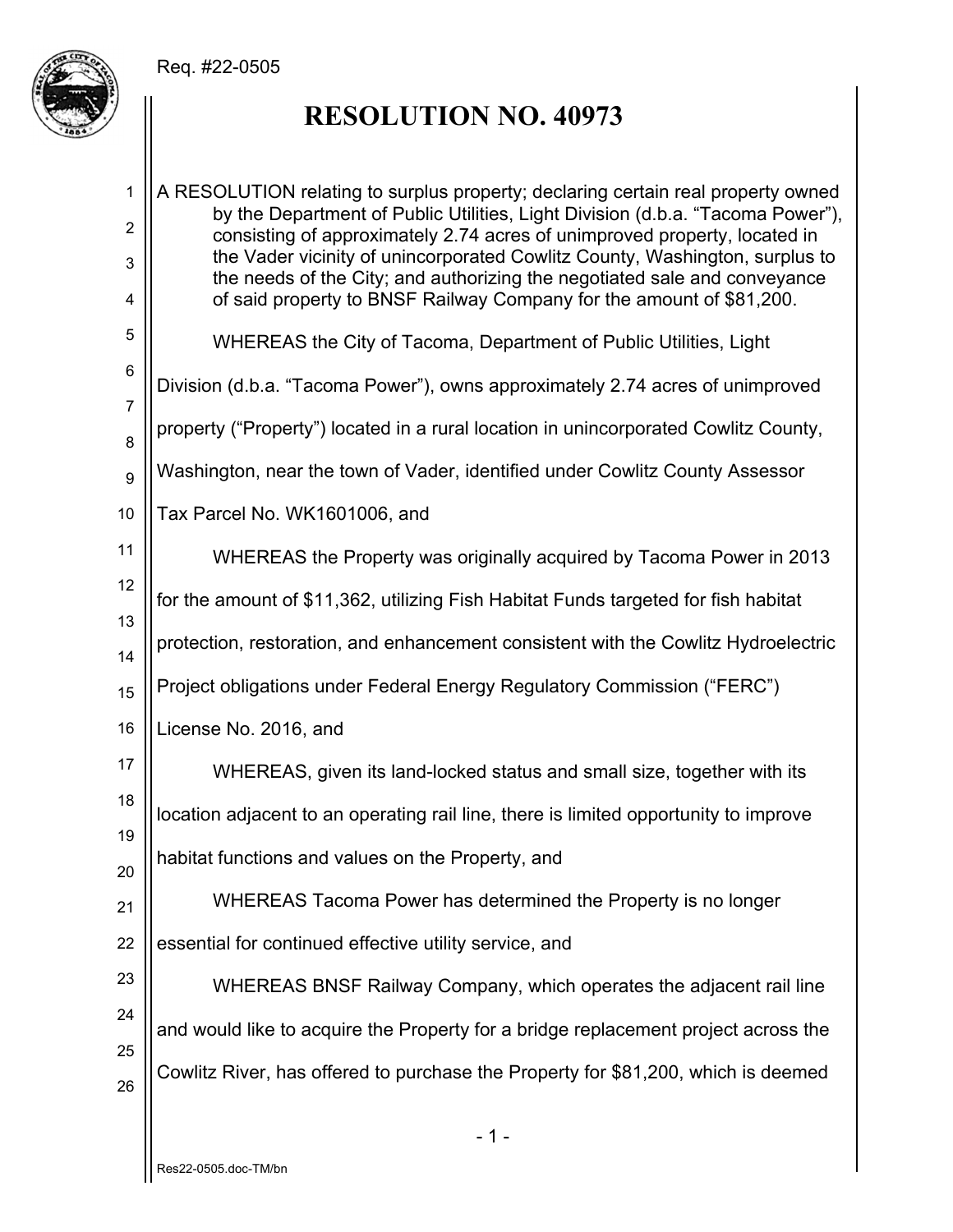

|                                | to represent fair market value and deemed acceptable by Tacoma Power and the          |
|--------------------------------|---------------------------------------------------------------------------------------|
| 1                              | Department of Public Works, Real Property Services Division, and                      |
| $\boldsymbol{2}$               | WHEREAS the net sale proceeds will be returned to the Fish Habitat Fund               |
| $\mathbf{3}$<br>$\overline{4}$ | to be reinvested for fish habitat purposes, consistent with the guidelines of the     |
| 5                              | Habitat Advisory Group ("HAG") oversight committee established by the FERC            |
| $\,6$                          | License Settlement Agreement, Article 11, and                                         |
| 7                              | WHEREAS Real Property Services has worked with Tacoma Power's                         |
| 8                              | Natural Resources Division on this request, and the HAG committee has given its       |
| 9                              | approval, and                                                                         |
| 10<br>11                       | WHEREAS, on April 13, 2022, by adoption of Public Utility Board Resolution            |
| 12                             | No. U-11315, the Property was declared surplus to the needs of Tacoma Power           |
| 13                             | and Tacoma Public Utilities and approved for sale, pending confirmation from the      |
| 14                             | City Council, and                                                                     |
| 15                             | WHEREAS, on May 10, 2022, pursuant to RCW 35.94.040 and                               |
| 16<br>17                       | TMC 1.06.280, the City Council conducted a public hearing on the proposed             |
| 18                             | sale of said Property, and                                                            |
| 19                             | WHEREAS, there being no foreseeable need for continued City ownership                 |
| 20                             | of the Property, the sale of said Property appears to be in the best interests of the |
| 21                             | City; Now, Therefore,                                                                 |
| 22<br>23                       | BE IT RESOLVED BY THE COUNCIL OF THE CITY OF TACOMA:                                  |
| 24                             | Section 1. That the City Council does hereby find and concur with the                 |
| 25                             | Tacoma Public Utility Board's determination and declaration, pursuant to Public       |
| 26                             |                                                                                       |
|                                |                                                                                       |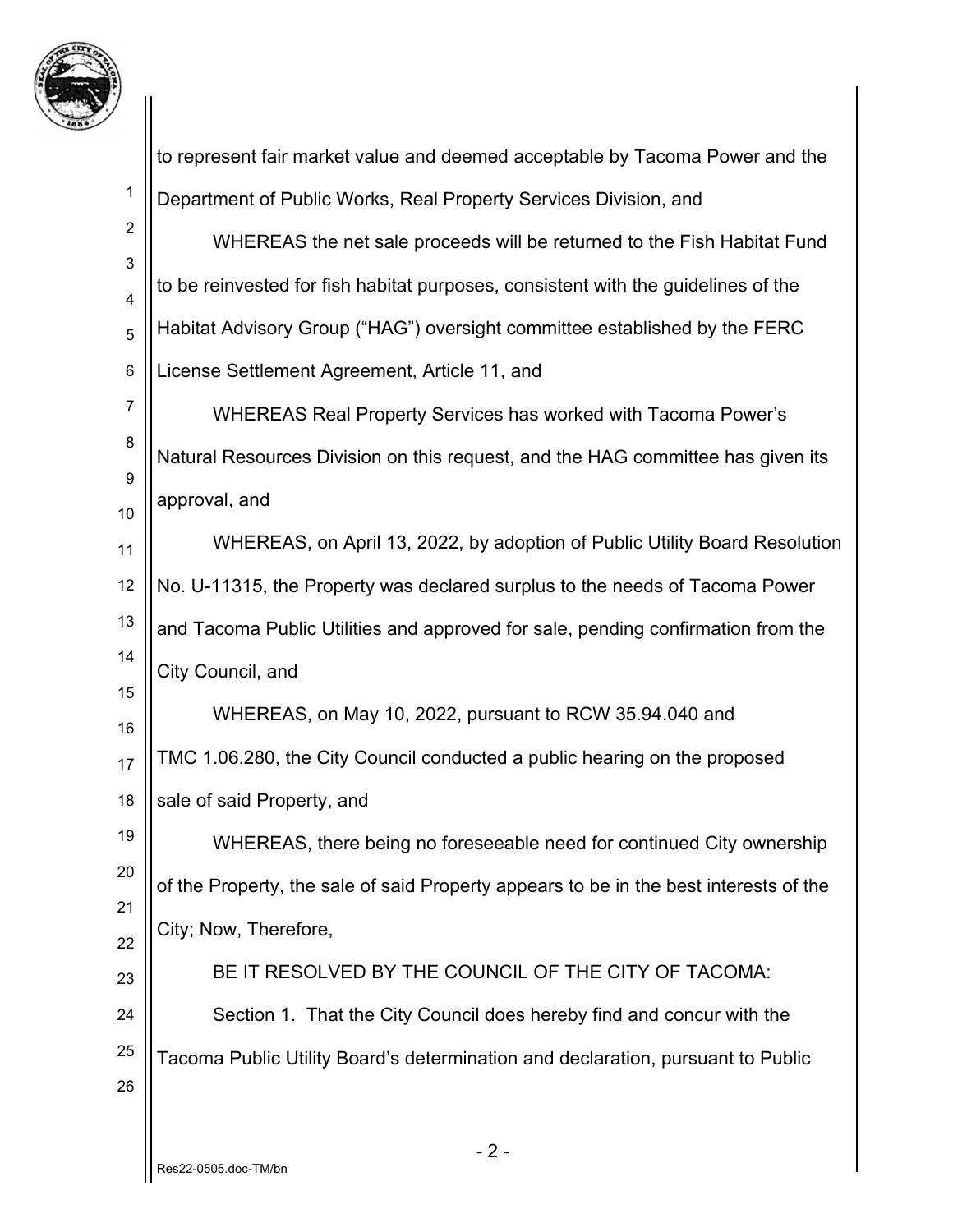

2

3

4

5

6

Utility Board Resolution No. U-11315, that the approximately 2.74 acres of unimproved property located in a rural location in unincorporated Cowlitz County, Washington, near the town of Vader, identified under Cowlitz County Assessor Tax Parcel No. WK1601006 ("Property"), owned by the City of Tacoma, through its Department of Public Utilities, Light Division (d.b.a. "Tacoma Power"), is surplus to the needs of Tacoma Power and Tacoma Public Utilities.

7 8 9 10 11 12 13 14 15 16 17 Section 2. That, consistent with RCW 35.94.040, RCW 35.22.020, and Article I, Section 1.2 and Article IX, Section 9.1 of the City Charter, the City Council does hereby find and determine that the Property is not required for, and is not essential to, continued public utility service or continued effective utility service and, pursuant to applicable law, is properly declared surplus property and excess to the needs of Tacoma Power, Tacoma Public Utilities, and the City. Section 3. That the request of Tacoma Power, to sell the Property to BNSF Railway Company for the amount of \$81,200, is hereby approved. Section 4. That the proper officers of the City are hereby authorized to execute all necessary documents to convey the Property to BNSF Railway

18 19 20

21

26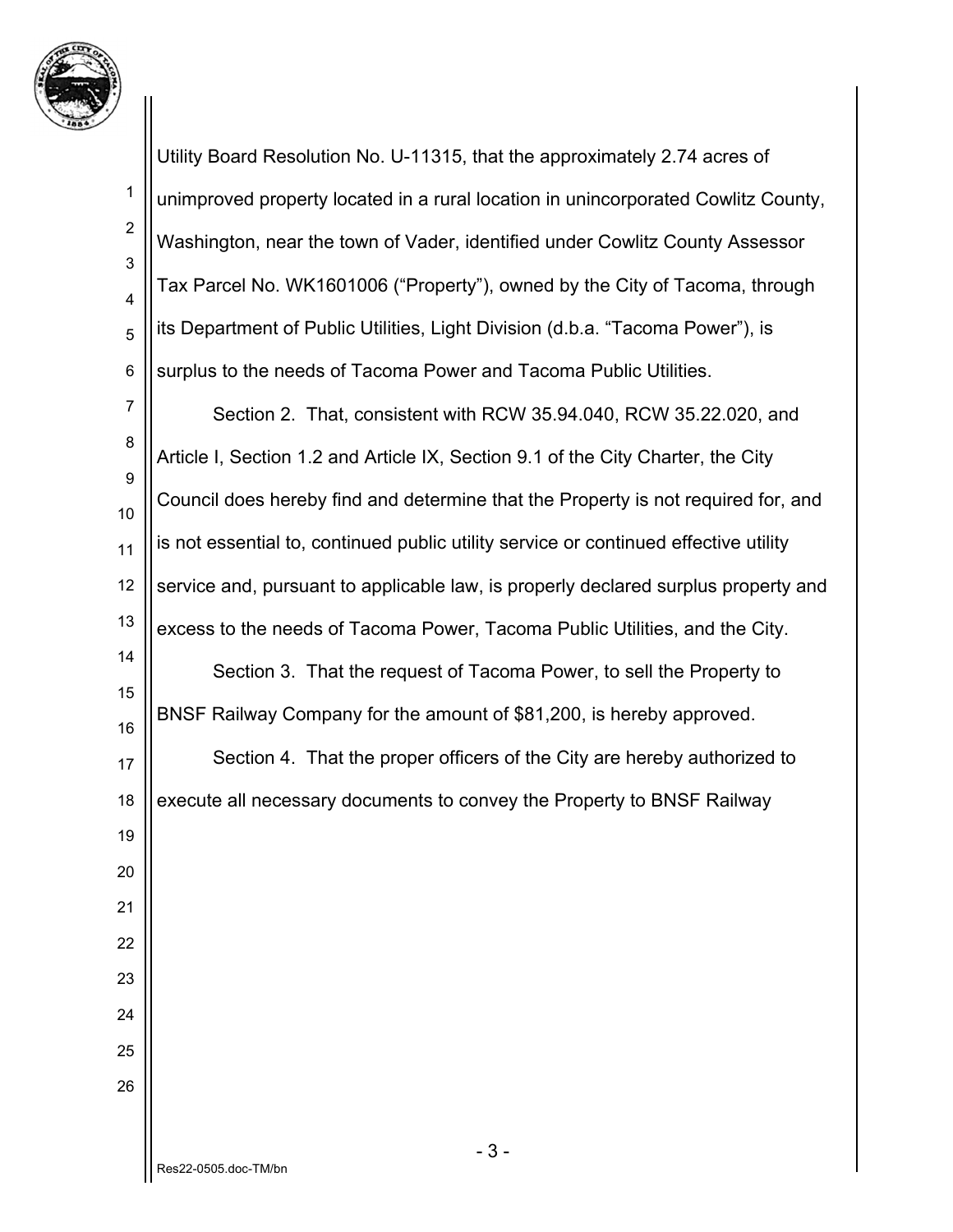

| $\mathbf 1$             | Company for the amount of \$81,200, said documents to be substantially in the |
|-------------------------|-------------------------------------------------------------------------------|
| $\boldsymbol{2}$        | form of those on file in the office of the City Clerk.                        |
| $\mathbf 3$             |                                                                               |
| $\overline{\mathbf{4}}$ | Adopted ________________________                                              |
| 5                       |                                                                               |
| $\,6$                   | Mayor                                                                         |
| $\boldsymbol{7}$        | Attest:                                                                       |
| 8                       |                                                                               |
| $\boldsymbol{9}$        | City Clerk                                                                    |
| 10                      | Approved as to form:                                                          |
| 11                      |                                                                               |
| 12                      |                                                                               |
| 13                      | <b>Chief Deputy City Attorney</b>                                             |
| 14                      | Requested by Public Utility Board                                             |
| 15                      | Resolution No. U-11315                                                        |
| 16                      |                                                                               |
| 17<br>18                |                                                                               |
| 19                      |                                                                               |
| 20                      |                                                                               |
| 21                      |                                                                               |
| 22                      |                                                                               |
| 23                      |                                                                               |
| 24                      |                                                                               |
| 25                      |                                                                               |
| 26                      |                                                                               |
|                         |                                                                               |
|                         | $-4-$<br>Res22-0505.doc-TM/bn                                                 |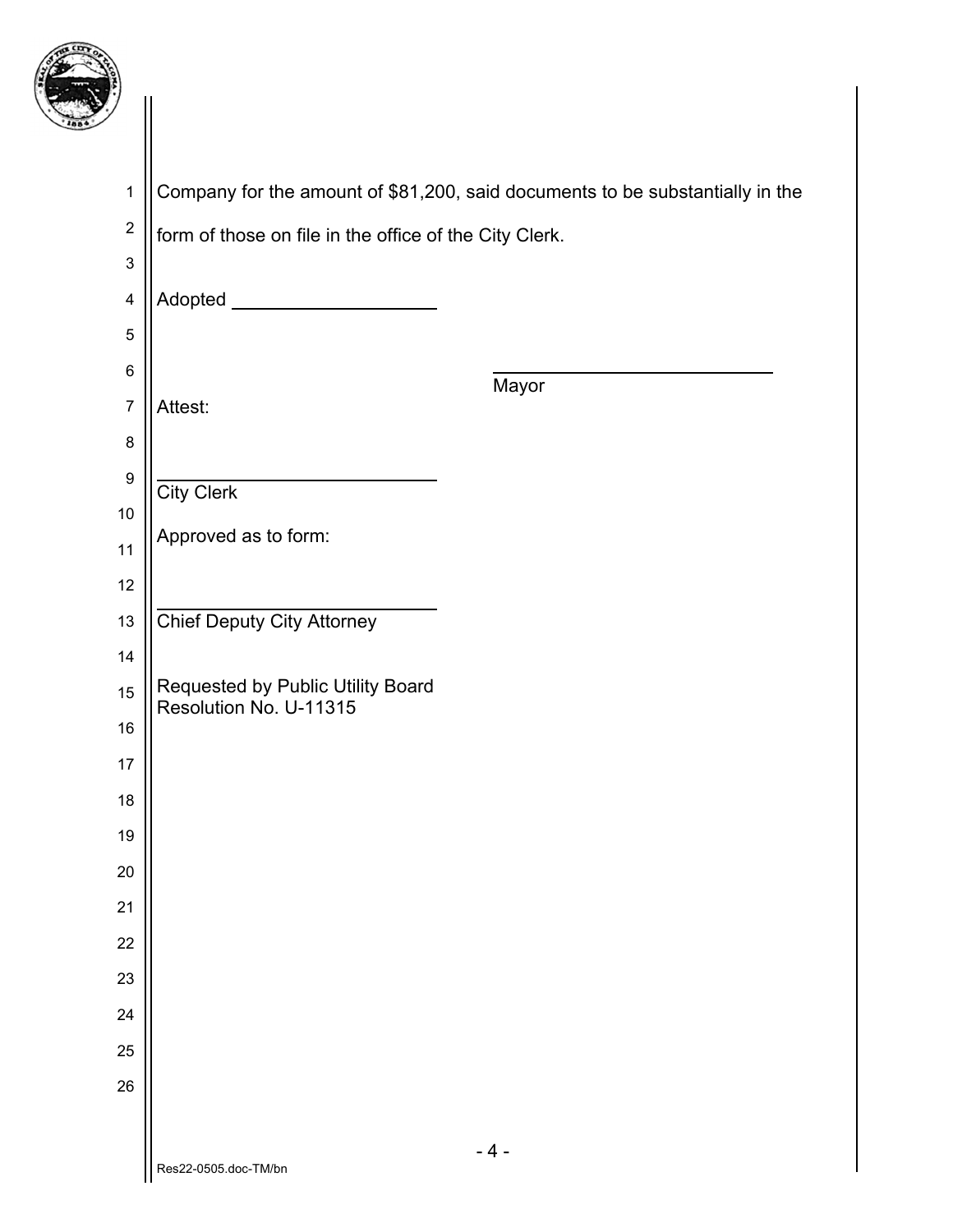

# **RESOLUTION NO. 40974**

| 1              | A RESOLUTION relating to utility bill payment assistance; amending the<br>income eligibility for the Emergency Assistance Program to allow more  |
|----------------|--------------------------------------------------------------------------------------------------------------------------------------------------|
| 2<br>3         | households to qualify for assistance, and the reallocation of funds from<br>the Bill Credit Assistance Plan to the Emergency Assistance Program. |
| 4              | WHEREAS the City Council and the Public Utility Board ("Board") have                                                                             |
| 5              | consistently budgeted funds for the Bill Credit Assistance Plan ("BCAP"),                                                                        |
| 6              | through moneys from Tacoma Public Utilities ("TPU") and Environmental                                                                            |
| $\overline{7}$ | Services ("ES") funds, and                                                                                                                       |
| 8<br>9         | WHEREAS BCAP is available to eligible electricity, drinking water,                                                                               |
| 10             | sanitary sewer, stormwater and solid waste utilities customers, and provides                                                                     |
| 11             | assistance in the form of a utility bill credit up to \$564 annually, and                                                                        |
| 12             | WHEREAS households eligible to receive BCAP assistance previously                                                                                |
| 13<br>14       | needed to meet applicable household income guidelines of not more than 150                                                                       |
| 15             | percent of the poverty guidelines established by the U.S. Department of Health                                                                   |
| 16             | and Human Services, and                                                                                                                          |
| 17             | WHEREAS as a result of the impacts of COVID-19 and the state of                                                                                  |
| 18             | emergency that has been declared to respond to COVID-19, it was determined                                                                       |
| 19             | that more TPU and ES customers may be in need of utility bill payment                                                                            |
| 20<br>21       | assistance than was available through BCAP, and a new Emergency                                                                                  |
| 22             | Assistance Program ("EAP") was created on March 17, 2020, pursuant to                                                                            |
| 23             |                                                                                                                                                  |
| 24             | Second Amended Resolution No. U-11149 and Resolution No. 40575, with up                                                                          |
| 25             | to one million dollars of the fund used for Power low-income assistance and the                                                                  |
| 26             | fund used for Water Utility operations to be used for the EAP, and                                                                               |

-1-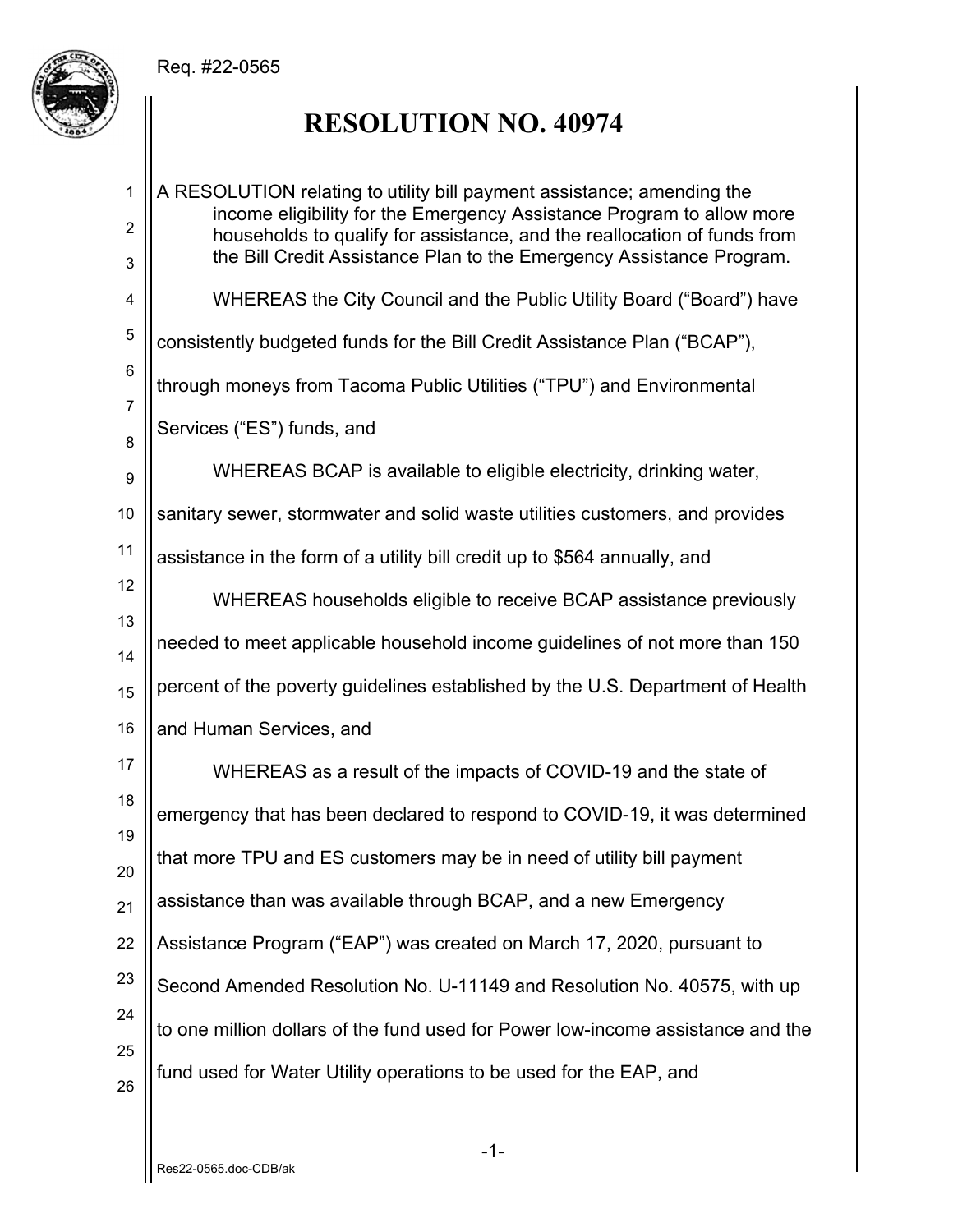

1 2 3 4 5 6 7 8 9 10 11 12 13 14 15 16 17 18 19 20 21 22 23 24 25 26 WHEREAS the number of requests for assistance through the EAP that was created on March 17, 2020, demonstrated a need for expansion and additional funding of the Program, and WHEREAS on April 22, 2020, the Board recommended by Resolution No. U-11159, additional funding for the EAP from TPU funds and from Environmental Services Department funds, and WHEREAS on April 28, 2020, the City Council approved by Resolution No. 40596, the establishment of an EAP within the Environmental Services Department sanitary sewer, stormwater and solid waste utilities and approved allocations from rate stabilization reserves and from funds established for lowincome assistance to support the Environmental Services portion of the Program and to further increase the overall funding of the Program with funds used for low income assistance and the fund used for Water Utility operations, and WHEREAS the Director of Utilities and the City Manager were delegated authority to establish criteria for the EAP, except that the income eligibility criteria was set by the Board and the City Council at not more than 200 percent of the poverty guidelines established by the U.S. Department of Health and Human Services, and WHEREAS in January of 2021, as part of the 2021-2022 budget process, the Public Utility Board and the City Council approved a change of

-2-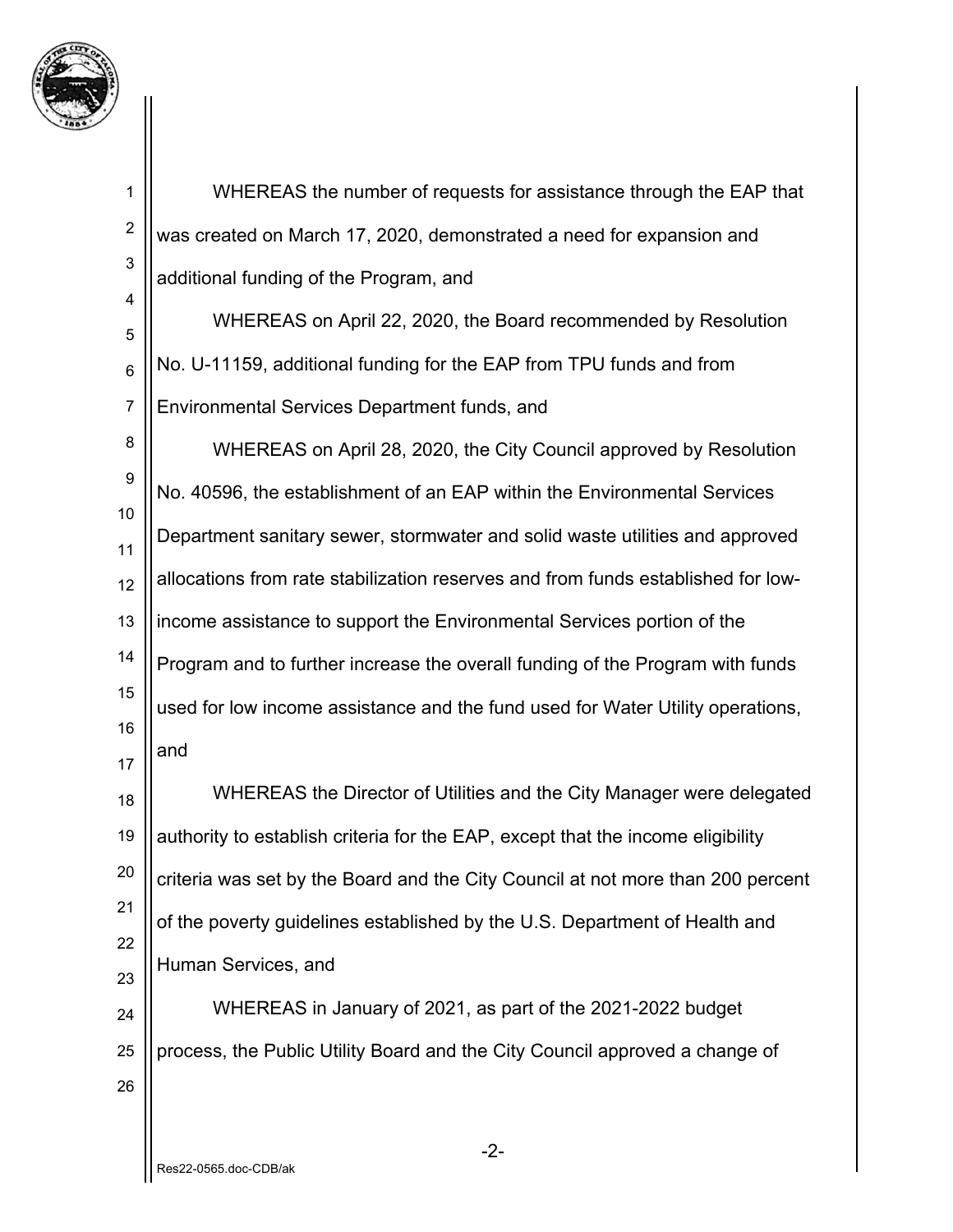

5

6

2 income levels for BCAP eligibility to 60 percent of the area median income ("AMI"), and

3 4 7 WHEREAS the requests for customer assistance through the existing EAP have demonstrated the need to serve additional households beyond those currently eligible for assistance under the Program or under BCAP and have also demonstrated a need for additional funding of the EAP, and

8 9 10 11 12 WHEREAS TPU recommends changing the income eligibility criteria for the EAP from not more than 200 percent of the poverty guidelines established by the U.S. Department of Health and Human Services to 80 percent of the AMI, and

13 14 15 16 17 18 19 20 WHEREAS TPU requests that the Board recommend the City Council approve the use of funds currently budgeted to BCAP for low-income assistance to the EAP, and that the Council give the City Manager and the Utilities Director authority to determine the appropriate reallocation of existing BCAP funds where such reallocation will result in additional households becoming potentially eligible to be assisted in response to the state of emergency, and

21 22 23 24 25 26 WHEREAS TPU requests that in addition to amending the income eligibility requirements for funds in the EAP that were contributed by TPU, the Board recommends by Resolution No. U-11319 that the City Council approve a similar amendment to the eligibility requirements for funds in the EAP that were contributed by Environmental Services; Now, therefore,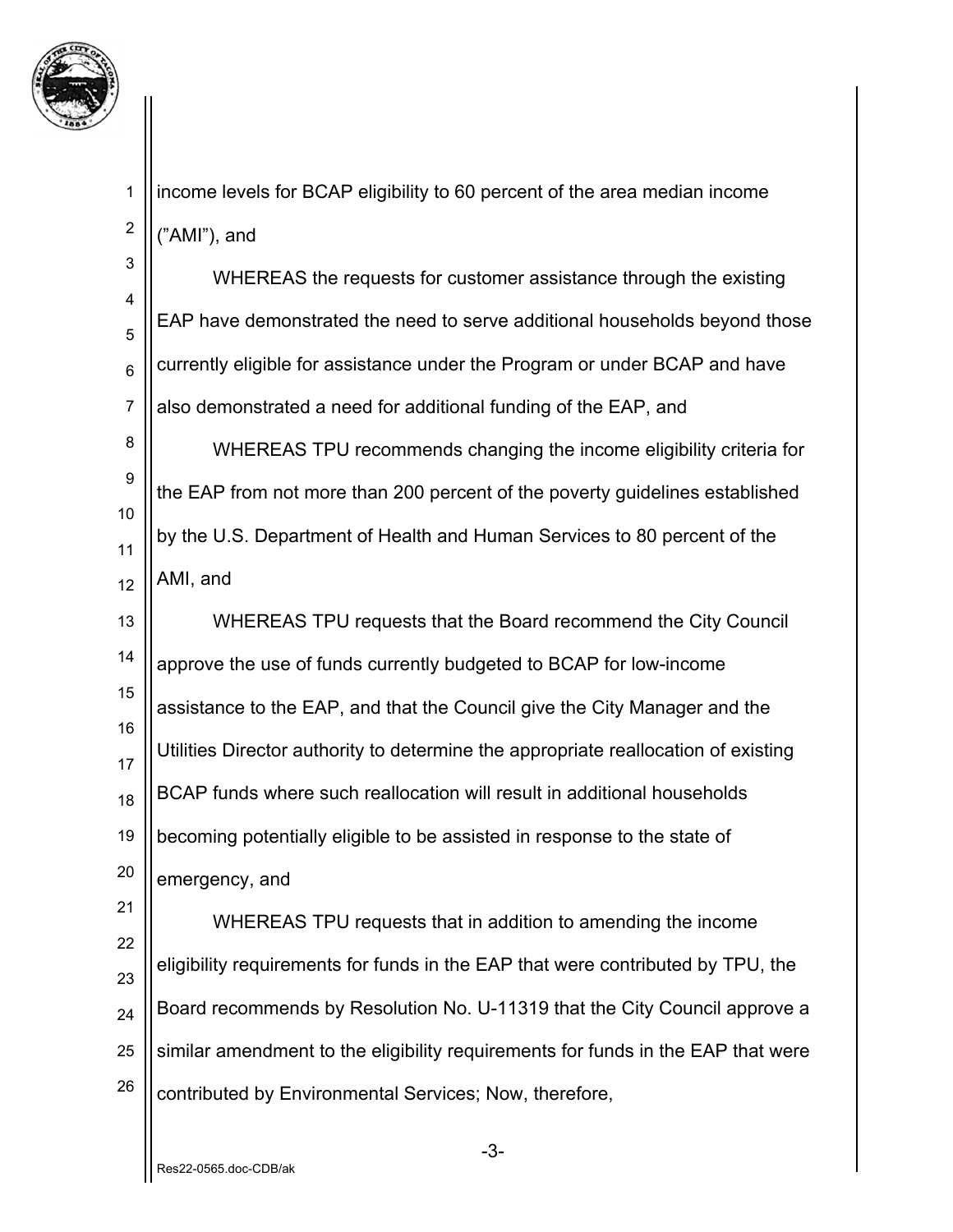

| 1                | BE IT RESOLVED BY THE COUNCIL OF THE CITY OF TACOMA:                          |  |
|------------------|-------------------------------------------------------------------------------|--|
| $\boldsymbol{2}$ | Section 1. That to allow for more households to qualify for assistance in     |  |
| 3                | this time of emergency, the City Council hereby concurs and approves the      |  |
| 4<br>5           | recommendation for changing the income eligibility requirement for Tacoma     |  |
| 6                | Public Utility and Environmental Services funds in the Emergency Assistance   |  |
| $\overline{7}$   | Program ("EAP") from not more than 200 percent of the poverty guidelines      |  |
| 8                | established by the U.S. Department of Health and Human Services to 80 percent |  |
| 9                | of the area median income.                                                    |  |
| 10               |                                                                               |  |
| 11               | Section 2. That the City Council approves the same change in income           |  |
| 12               | eligibility requirements for all funds in the EAP.                            |  |
| 13               |                                                                               |  |
| 14               |                                                                               |  |
| 15               |                                                                               |  |
| 16               |                                                                               |  |
| 17               |                                                                               |  |
| 18               |                                                                               |  |
| 19               |                                                                               |  |
| 20               |                                                                               |  |
| 21               |                                                                               |  |
| 22               |                                                                               |  |
| 23               |                                                                               |  |
| 24               |                                                                               |  |
| 25               |                                                                               |  |
| 26               |                                                                               |  |
|                  | $-4-$                                                                         |  |
|                  | Res22-0565.doc-CDB/ak                                                         |  |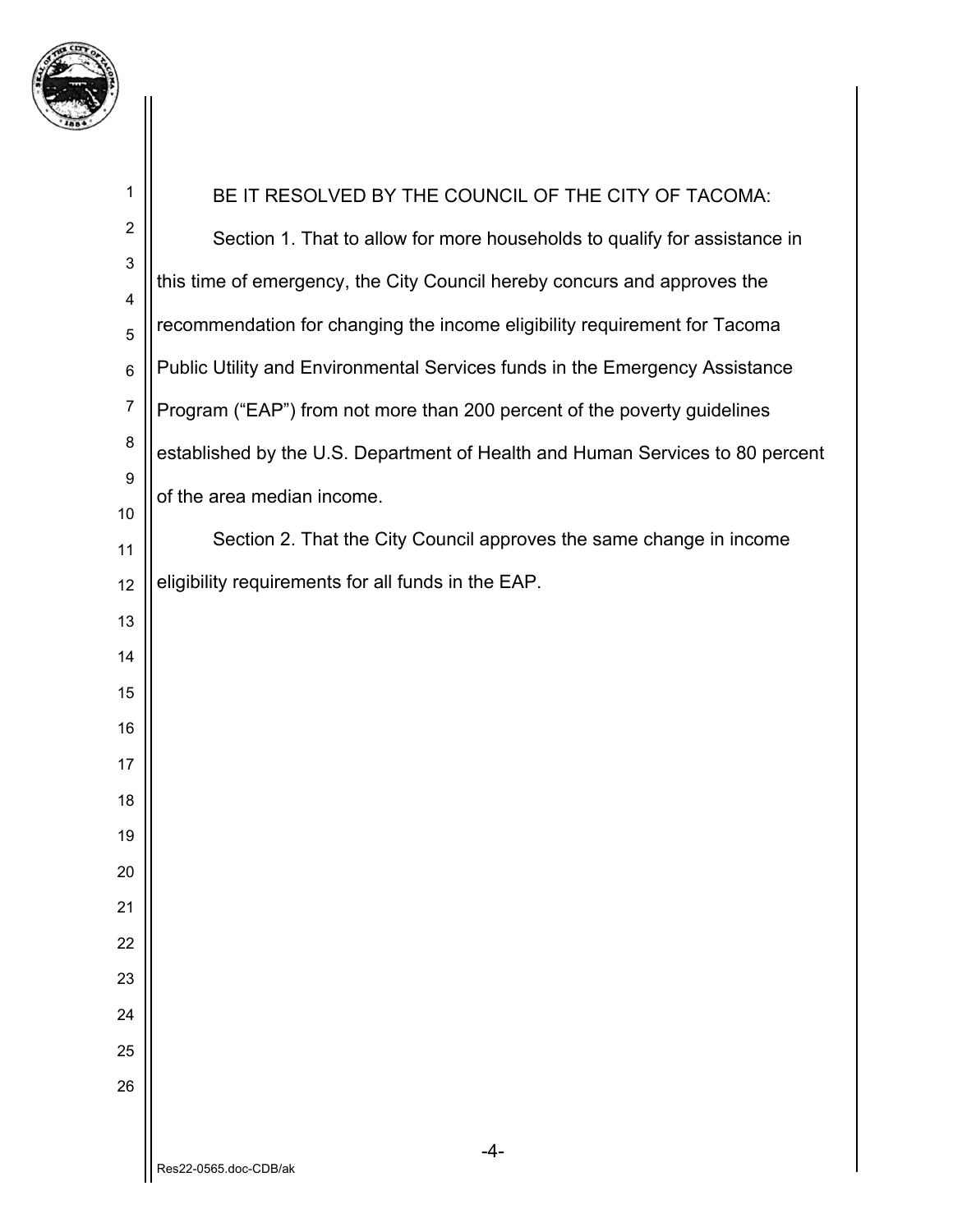

| $\mathbf 1$             |                                                                                    | Section 3. That the City Council approves the use of the funds currently          |  |
|-------------------------|------------------------------------------------------------------------------------|-----------------------------------------------------------------------------------|--|
| $\boldsymbol{2}$        | budgeted to Bill Credit Assistance Plan ("BCAP") for low-income assistance for     |                                                                                   |  |
| $\mathsf 3$             | the EAP, and that the Council delegate to the City Manager and the Utilities       |                                                                                   |  |
| $\overline{\mathbf{4}}$ |                                                                                    | Director authority to determine the appropriate reallocation of the existing BCAP |  |
| 5<br>$\,6$              | funds in order for additional households to be potentially eligible for assistance |                                                                                   |  |
| $\overline{7}$          |                                                                                    |                                                                                   |  |
| 8                       | in response to the state of emergency.                                             |                                                                                   |  |
| $\boldsymbol{9}$        |                                                                                    |                                                                                   |  |
| 10                      |                                                                                    |                                                                                   |  |
| 11                      |                                                                                    | Mayor                                                                             |  |
| 12                      | Attest:                                                                            |                                                                                   |  |
| 13                      |                                                                                    |                                                                                   |  |
| 14                      | <b>City Clerk</b>                                                                  |                                                                                   |  |
| 15                      | Approved as to form:                                                               |                                                                                   |  |
| 16                      |                                                                                    |                                                                                   |  |
| 17                      | Deputy City Attorney                                                               |                                                                                   |  |
| 18                      |                                                                                    |                                                                                   |  |
| 19<br>20                |                                                                                    |                                                                                   |  |
| 21                      |                                                                                    |                                                                                   |  |
| 22                      |                                                                                    |                                                                                   |  |
| 23                      |                                                                                    |                                                                                   |  |
| 24                      |                                                                                    |                                                                                   |  |
| 25                      |                                                                                    |                                                                                   |  |
| 26                      |                                                                                    |                                                                                   |  |
|                         |                                                                                    |                                                                                   |  |
|                         | Res22-0565.doc-CDB/ak                                                              | $-5-$                                                                             |  |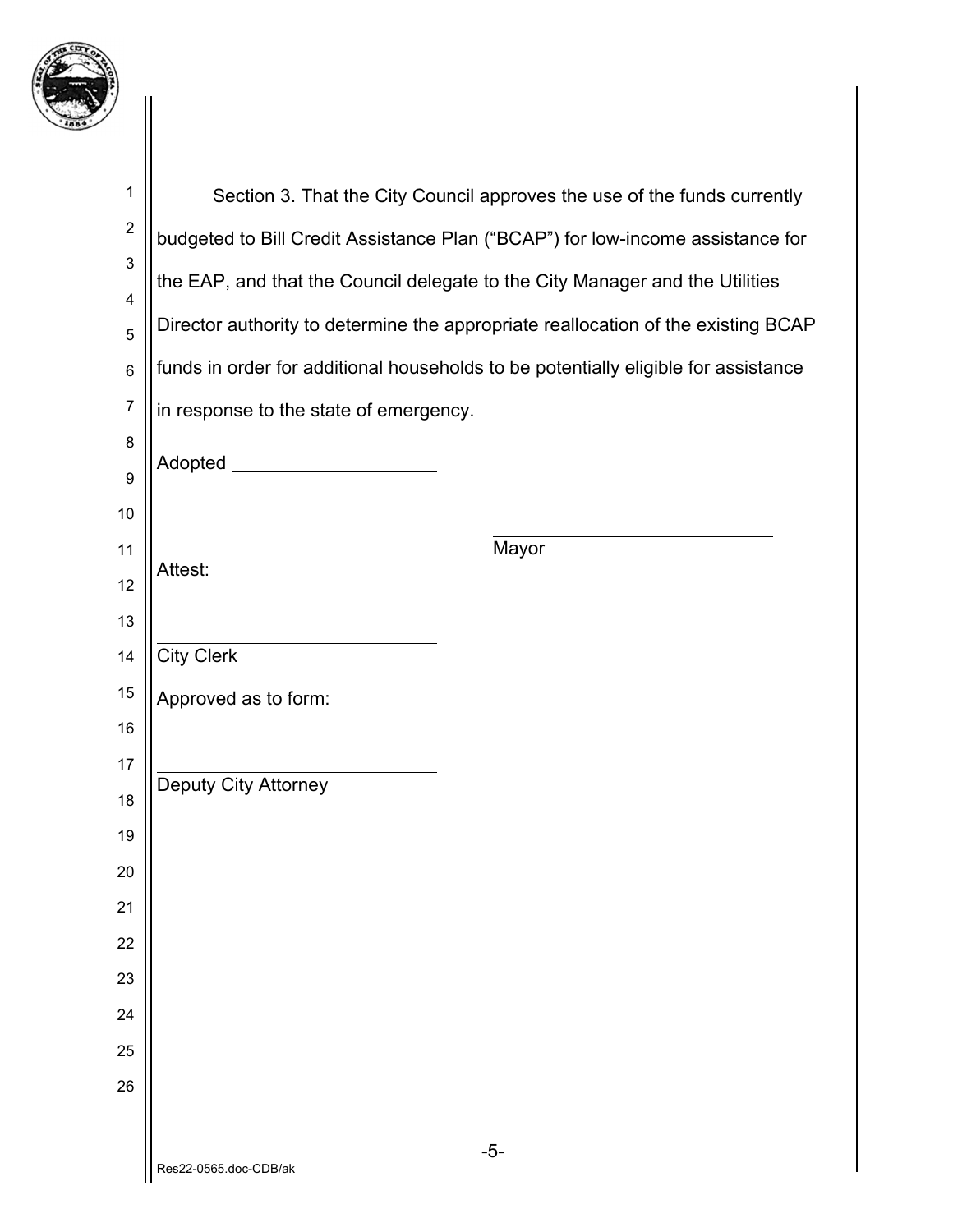

## **RESOLUTION NO. 40975**

1 2 3 4 5 6 7 8 9 10 11 12 13 14 15 16 17 18 19 20 21 22 23 24 25 26 BY REQUEST OF MAYOR WOODARDS, AND COUNCIL MEMBERS BLOCKER AND DANIELS A RESOLUTION relating to affordable housing; affirming the City's commitment to ensuring all residents have a safe and affordable place to live by joining House America. WHEREAS affordable housing and supportive housing for our community experiencing homelessness continues to be a priority of the City Council and the City, and there is still a need to develop more affordable housing options that can support individuals experiencing homelessness to find the resources they need to stabilize themselves and find permanent housing stability, and WHEREAS House America is a federal initiative, led by Housing and Urban Development ("HUD") Secretary Marcia L. Fudge; as Secretary of HUD and Chair of the United States Interagency Council on Homelessness ("USICH"), Secretary Fudge invites mayors, county leaders, tribal nation leaders, and governors into a national partnership to use the historic investments provided through the American Rescue Plan ("ARP") to address the crisis of homelessness through a Housing First approach, and WHEREAS through the ARP, communities now have historic resources to help more Americans obtain the safety of a stable home, including 70,000 emergency housing vouchers, \$5 billion in HOME grants, \$350 billion in state and local recovery funds through the Department of the Treasury, and significant investments to preserve and protect housing on tribal lands, and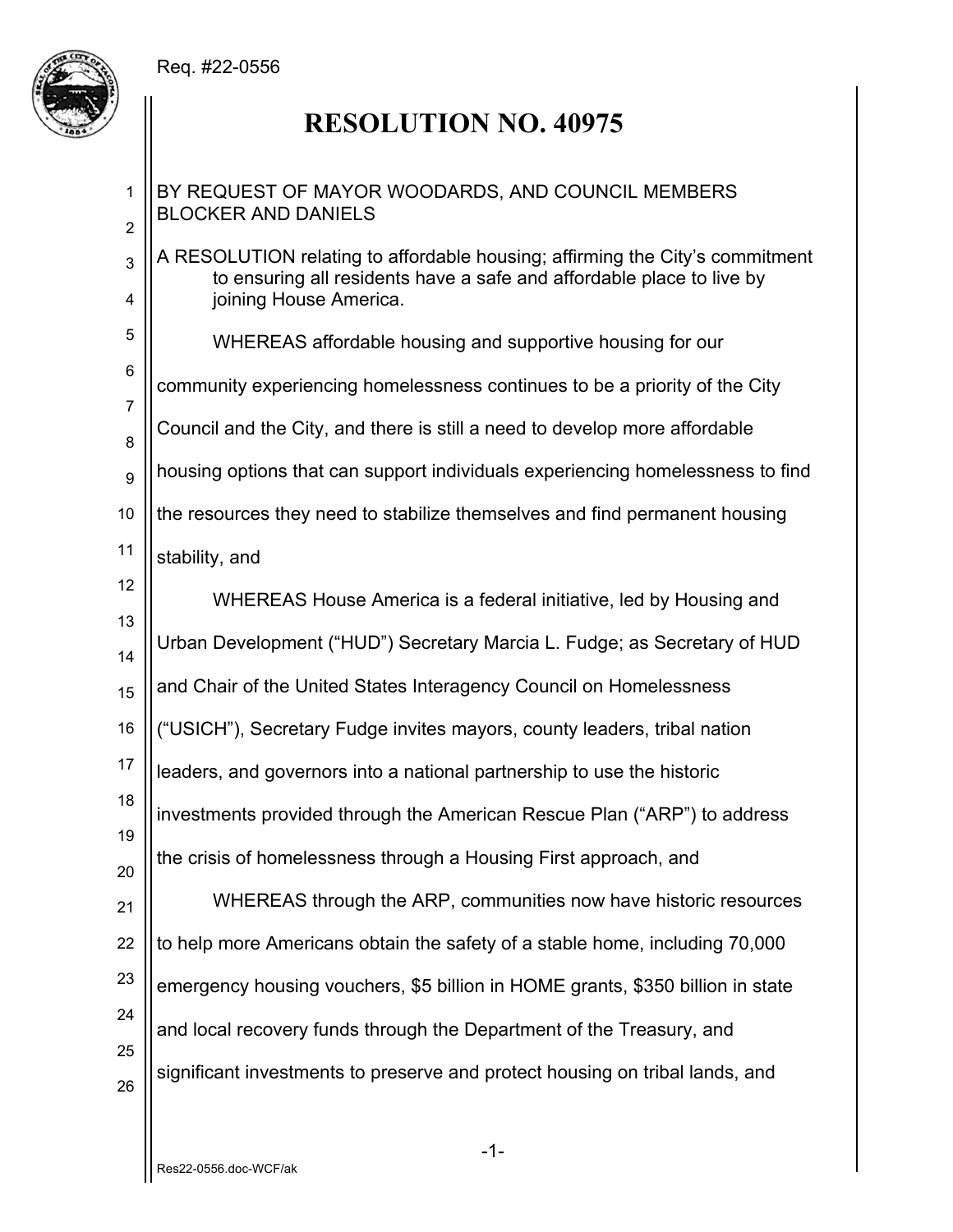

| 1              | WHEREAS communities also have resources through the Coronavirus                    |
|----------------|------------------------------------------------------------------------------------|
| $\overline{c}$ | Aid, Relief, and Economic Security Act, the Consolidated Appropriations Act of     |
| 3<br>4         | 2021, and other state, tribal, and local resources to re-house people              |
| 5              | experiencing homelessness and create additional dedicated housing units to         |
| 6              | address homelessness; House America provides communities with the focus,           |
| $\overline{7}$ | resolve, and technical know-how needed to deploy these resources to                |
| 8              | maximize impact, and                                                               |
| 9<br>10        | WHEREAS the City will partner with HUD to use ARP resources,                       |
| 11             | alongside other federal, tribal, state, and local resources to re-house households |
| 12             | experiencing homelessness through a Housing First approach, and to add new         |
| 13             | units of affordable housing into the development pipeline by December 31, 2022,    |
| 14             | and the City will set a goal of 96 units of new, permanent supportive housing in   |
| 15             | the pipeline by the end of 2022, and                                               |
| 16<br>17       | WHEREAS this initiative and the affordable housing goal will be monitored          |
| 18             | by the City's Community and Economic Development Department; Now,                  |
| 19             | Therefore,                                                                         |
| 20             |                                                                                    |
| 21             |                                                                                    |
| 22             |                                                                                    |
| 23             |                                                                                    |
| 24             |                                                                                    |
| 25             |                                                                                    |
| 26             |                                                                                    |
|                | $-2-$<br>$D_{00}$ 22 AEEA doo $M$ CE/al                                            |